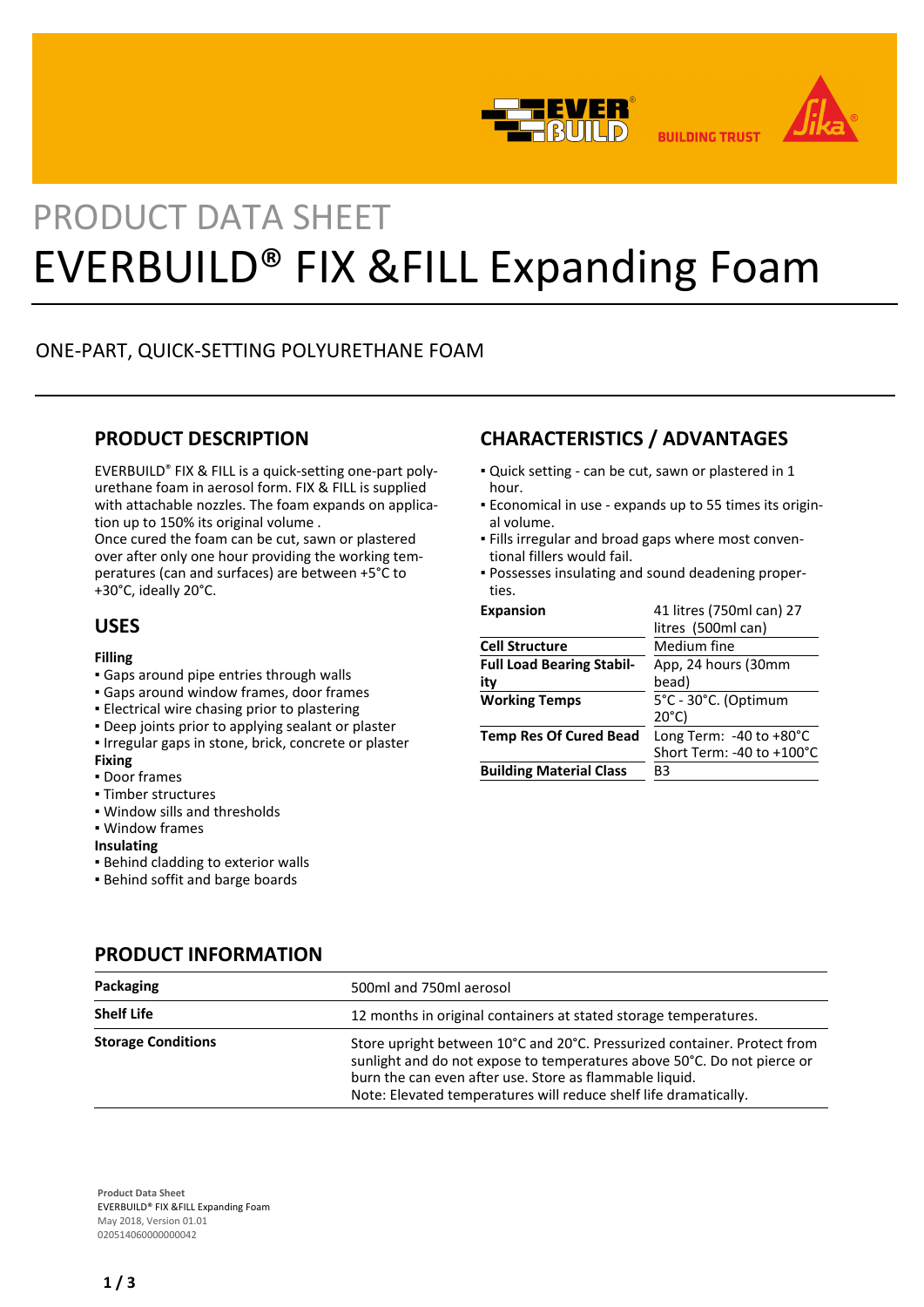# **APPLICATION INFORMATION**

**Cutting Time**  $\sim$  2150 mins for 30mm

**Tack Free Time Contract Contract Contract Contract Contract Contract Contract Contract Contract Contract Contract Contract Contract Contract Contract Contract Contract Contract Contract Contract Contract Contract Contra** 

# **APPLICATION INSTRUCTIONS**

### **SUBSTRATE PREPARATION**

Ensure all surfaces are clean, sound and free from dust and loose particles. **Moisten surfaces to be sealed with water. This assists the curing process.**

### **APPLICATION METHOD / TOOLS**

ALWAYS WEAR PROTECTIVE GLOVES.

Shake can well before use (about 20 times). Carefully fix nozzle. Do not overtighten or force. ALWAYS USE CAN UPSIDE DOWN.

Only partially fill cavities as the foam will expand to fill the remaining space. Any excess foam can be removed whilst still wet with Everbuild® FOAM CLEANER. Cured foam must be removed mechanically or use FOAM EATER. When used for fixing door frames, supports must be used until the foam is fully cured. **Please note:**

- When transported in cars, keep upright and secured in boot, out of direct sunlight.
- . When removing cured foam from skin, take care not to damage with abrasives.
- Grease skin with body lotion or similar.
- **IMPORTANT** Re-use is only possible by cleaning the nozzle and valve tip with Everbuild® FOAM CLEANER before the foam has cured. Do not push any object into the valve as the contents may explode.

# **LIMITATIONS**

- Carefully read instructions and text in warning box before use.
- Do not over-pressurize container.
- Always apply above 5°C, ideally 20°C (conditions and product).
- **Clean spills immediately with Everbuild® FOAM** CLEANER.
- When using EVERBUILD® FIX & FILL Expanding Foam, always remove nozzle from can and clean immediately after use with Everbuild® FOAM CLEANER.
- **For fire rated joints, use Everbuild® FIREFOAM B1 in** conjunction with Everbuild® FIREMATE®.
- Once cured, dry foam must be removed mechanic-▪ ally or use FOAM EATER (always cut back and use on residues). No solvent will remove the product.

# **VALUE BASE**

All technical data stated in this Data Sheet are based on laboratory tests. Actual measured data may vary due to circumstances beyond our control.

# **LOCAL RESTRICTIONS**

Note that as a result of specific local regulations the declared data and recommended uses for this product

**Product Data Sheet** EVERBUILD® FIX &FILL Expanding Foam May 2018, Version 01.01 020514060000000042

may vary from country to country. Consult the local Product Data Sheet for the exact product data and uses.

# **ECOLOGY, HEALTH AND SAFETY**

# **LEGAL NOTES**

The information, and, in particular, the recommendations relating to the application and end-use of Sika products, are given in good faith based on Sika's current knowledge and experience of the products when properly stored, handled and applied under normal conditions in accordance with Sika's recommendations. In practice, the differences in materials, substrates and actual site conditions are such that no warranty in respect of merchantability or of fitness for a particular purpose, nor any liability arising out of any legal relationship whatsoever, can be inferred either from this information, or from any written recommendations, or from any other advice offered. The user of the product must test the product's suitability for the intended application and purpose. Sika reserves the right to change the properties of its products. The proprietary rights of third parties must be observed. All orders are accepted subject to our current terms of sale and delivery. Users must always refer to the most recent issue of the local Product Data Sheet for the product concerned, copies of which will be supplied on request.